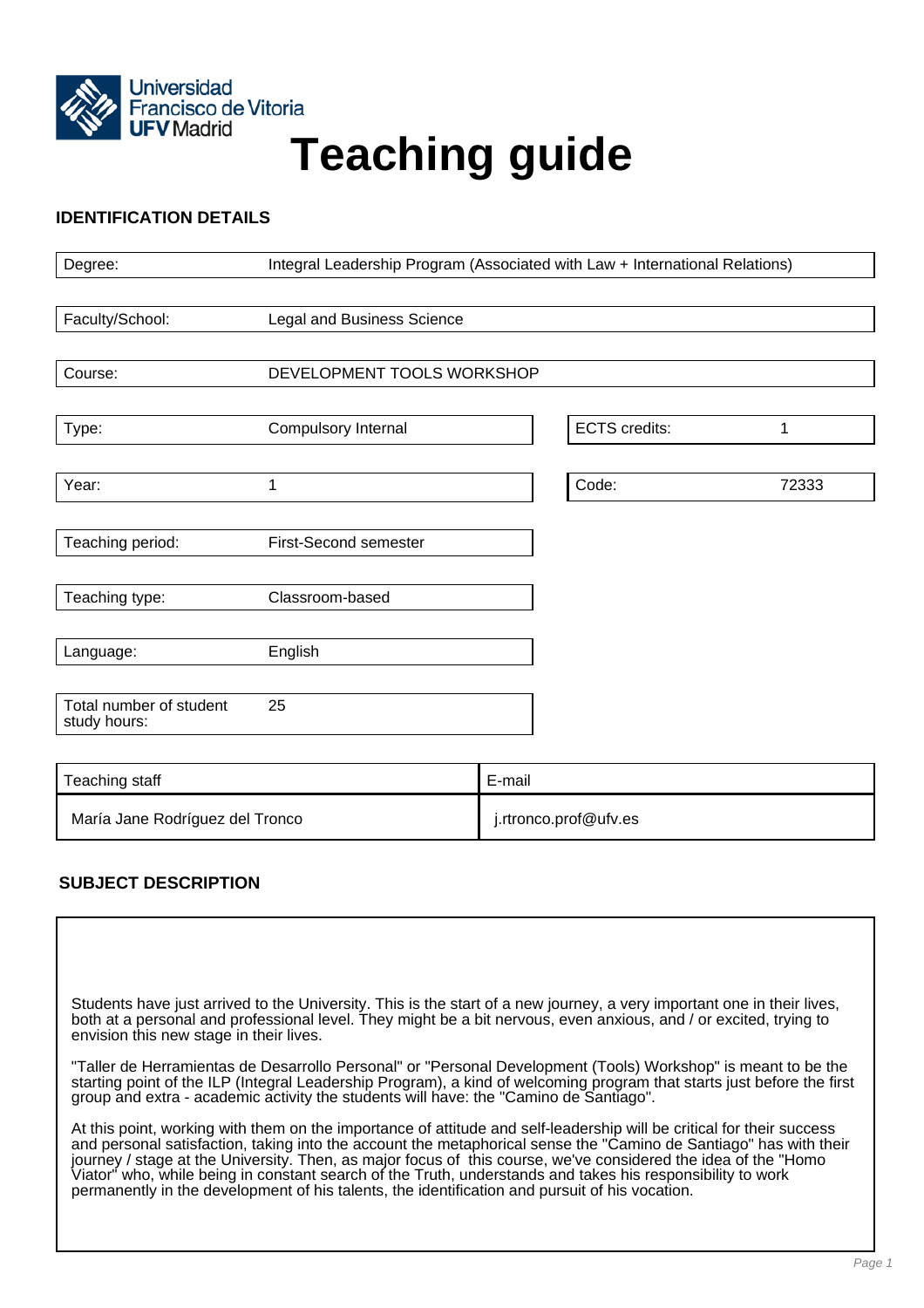"Taller de Herramientas de Desarrollo Personal" is a course that is splitted in 2 workshops (not necessarily to take place in 2 sessions):

•The first one, intented to prepare the students for their start at the UFV; the beginning of a new journey in their lives: the University. And just after this workshop they will have the opportunity to experience all of its content during the "Camino de Santiago".

•The second workshop is meant to start developing the students's self-knowledge and skills for Effective Interpersonal Communication and Teamwork.

## **GOAL**

•Welcome the students to our University, and, more specifically, to the ILP.

•Introduce the "Skills Development Program" of the ILP, making the students aware of its importance to achieve excellence in their professional career.

•Make the students aware of the importance of attitude and self-leadership for their success in life, both personal and professionally speaking.

•Students to grow in self-knowledge.

•Students to start developing Effective Interpersonal Communication and Teamwork skills.

Additionally, during the second semester of this first year at the University, the students will have the opportunity to advance in their personal development with another complementary course, common to all the students beginning their studies at the UFV: "HCP / Habilidades y Competencias Personales", which works on the principles of main skills and competencies, and that includes an individual mentoring program that takes place all the academic year long.

# **PRIOR KNOWLEDGE**

No previous knowledge specifically needed.

# **COURSE SYLLABUS**

The content of the 2 workshops is mainly focused on the development of their self-leadership, as well as effective interpersonal communication and teamwork basic skills, as the foundations of leadership and other professional competencies.

Most important concepts / contents to be worked in this course:

•"Homo viator".

- •Dialogic look / regard: we build us as human beings in the encounter with others.
- •The value of generosity (to give and to receive).
- •The value of proactivity.
- •The importance of attitude: respect for others, openness to wonder and learning.
- •Self-leadership as a precondition for the Leadership of others.
- •Concepts of "success" and "power".

•MBTI Myers-Briggs Type Indicator program to improve self-knowledge, to better get to know others and how this affects our interpersonal communication and teamwork skills.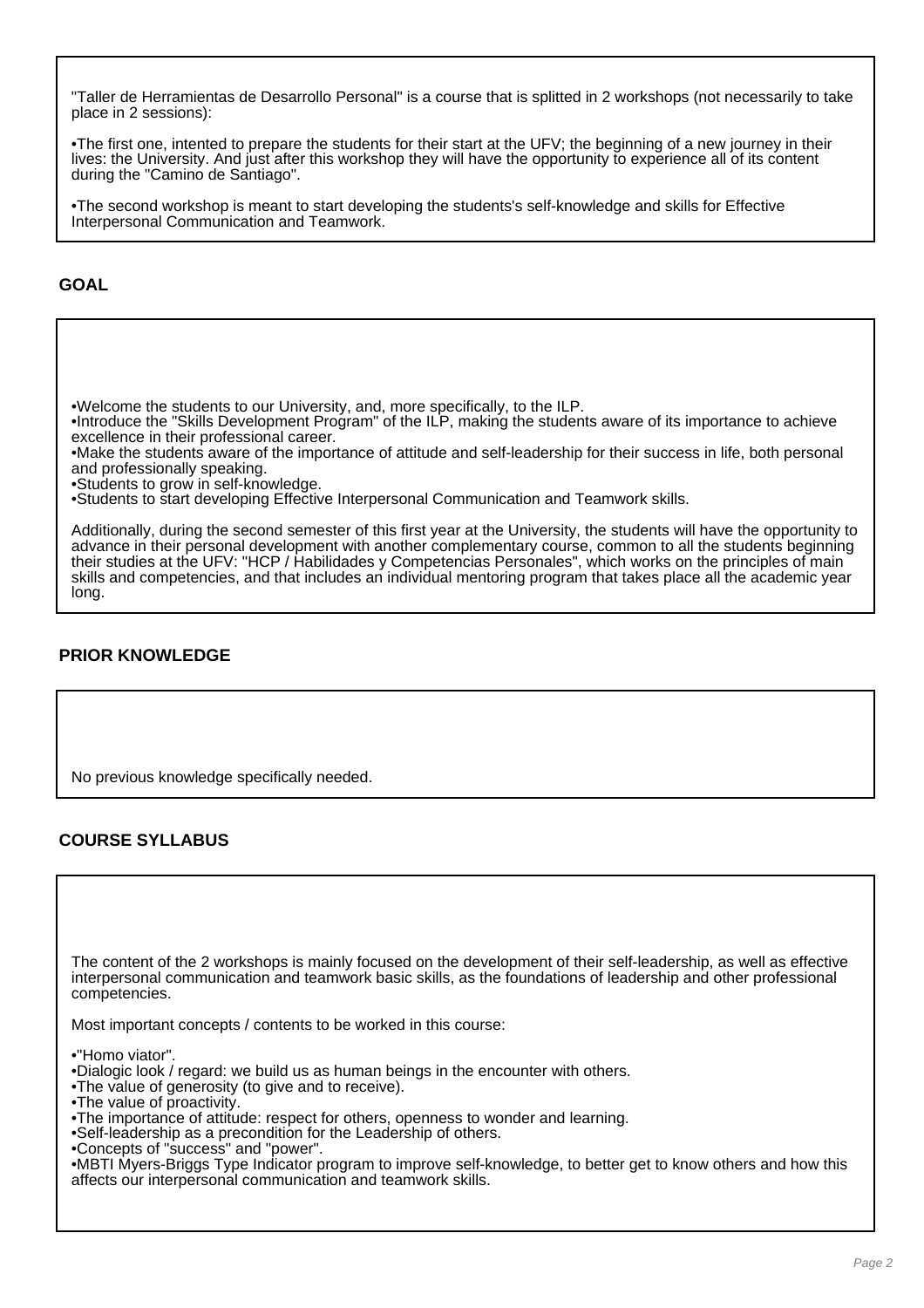## **EDUCATION ACTIVITIES**

The attendance to the workshops is mandatory, as they are meant to be 100% experiential. Besides these workshops, the students will have to do an on-line test (MBTI Myers-Briggs Indicator) prior to the 2nd. one, as well as some individual exercises related both with what we will work in class and their Camino de Santiago trip.

#### **DISTRIBUTION OF WORK TIME**

| CLASSROOM-BASED ACTIVITY | INDEPENDENT STUDY/OUT-OF-CLASSROOM<br><b>ACTIVITY</b> |  |  |
|--------------------------|-------------------------------------------------------|--|--|
| 10                       | 15                                                    |  |  |
| hours                    | hours                                                 |  |  |

#### **SKILLS**

Ability to wonder: applying the gaze, listening actively and welcoming the other.

Ability to lead oneself: developing with honesty; recognizing mistakes; learning permanently; being assertive and putting into action the truth; looking for austerity, humility and simplicity; generating a space for the other; and showing orientation to achievement and desire for constant improvement.

## **LEARNING RESULTS**

The student will be able to approach his reality with another look, contemplating and appreciating his surroundings from the astonishment, with openness to the wonder that is life and his own life.

The student will be able to see and accept the other from his own vulnerability and imperfection, welcoming him as his traveling companion, as his complement.

The student will know better himself, previous step to work on his future personal and professional development plan.

The student will be prepared to become aware of the importance of leading himself to be able to lead others in the future, and what this entails of proactivity, responsibility and development of intra and interpersonal skills.

## **LEARNING APPRAISAL SYSTEM**

•Attendance and participation in class: 70% •Individual assignments: 30%

Important: attendance to both workshops is MANDATORY and necessary to pass the course. There won't be any exam, as the course is essentially experiential.

EXCEPTIONAL CASES: If the student, for some reason, has not attended the two training workshops, he must also complete the MBTI test, verify its resulting type and also do the individual project that the Professor considers